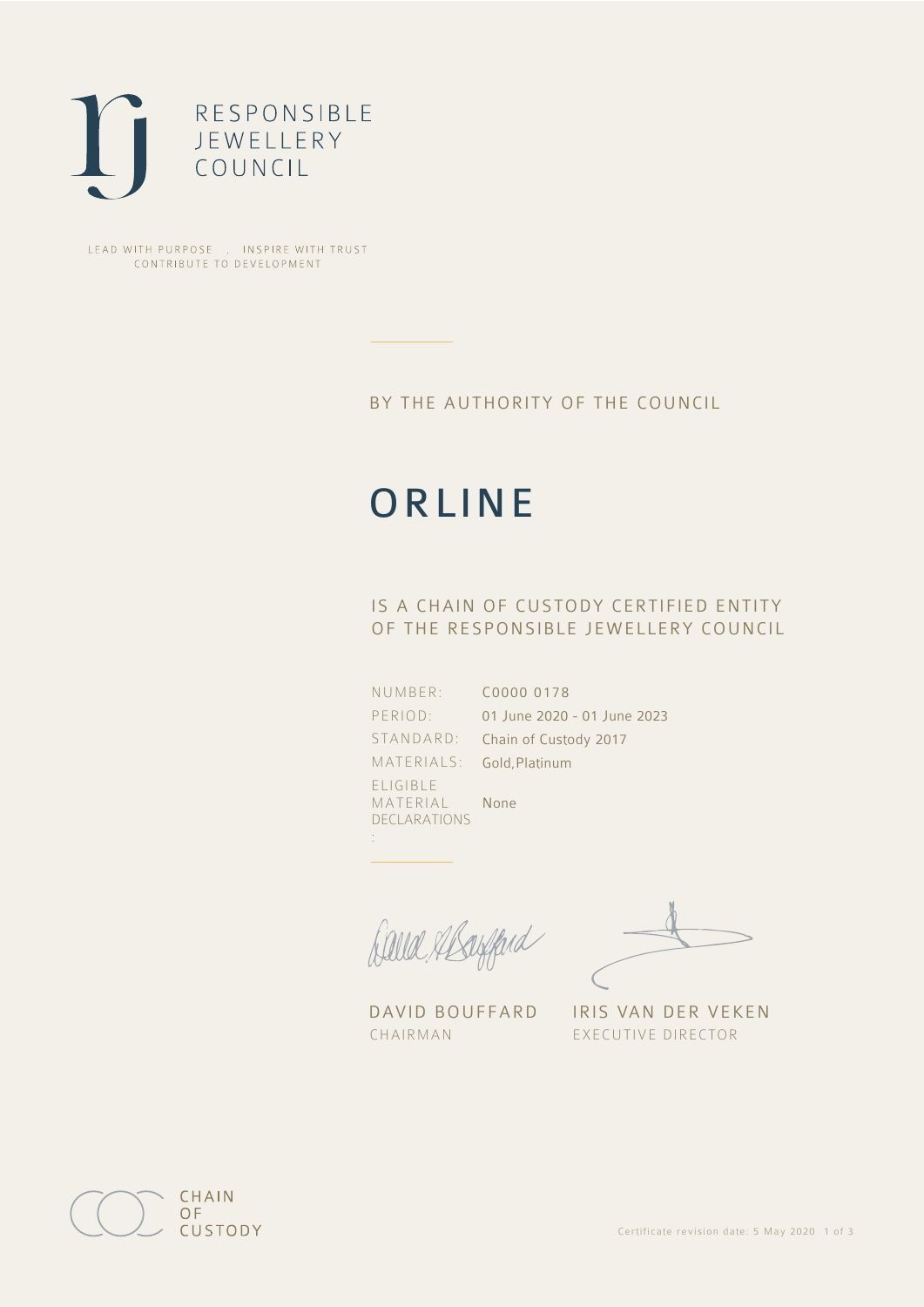

# CERTIFICATION **OVERVIEW**

| <b>COC CERTIFIED</b><br>ENTITY             | Orline                                                                                                                                                                                                                                                                    |
|--------------------------------------------|---------------------------------------------------------------------------------------------------------------------------------------------------------------------------------------------------------------------------------------------------------------------------|
| RJC MEMBER WHICH<br><b>CONTROLS ENTITY</b> | ORLINE                                                                                                                                                                                                                                                                    |
| AUDIT<br><b>DATE</b>                       | 05 December 2019                                                                                                                                                                                                                                                          |
| AUDIT<br><b>TYPE</b>                       | <b>First Certification</b>                                                                                                                                                                                                                                                |
| APPLICABLE<br><b>STANDARD</b>              | Chain of Custody 2017                                                                                                                                                                                                                                                     |
| <b>ACCREDITED</b><br><b>AUDIT FIRM</b>     | <b>SGS United Kingdom Limited</b>                                                                                                                                                                                                                                         |
| CERTIFICATION<br><b>SCOPE</b>              | Orline, Chabeuil, France - Design and manufacturing of high<br>jewellery pieces and spare parts; Outsourced contractor, Montoison,<br>France - Stone setting.                                                                                                             |
| APPLICABLE<br>PROVISIONS                   | Due diligence and KYC for responsible sourcing: 1-2, except 1.3<br>1 <sub>1</sub><br>2. Chain-of-custody management: 3-5<br>3. Systems to confirm eligibility of materials: Not applicable<br>4. Issuing of chain-of-custody documentation: 9-11, except 9,<br>$11.1 - 3$ |